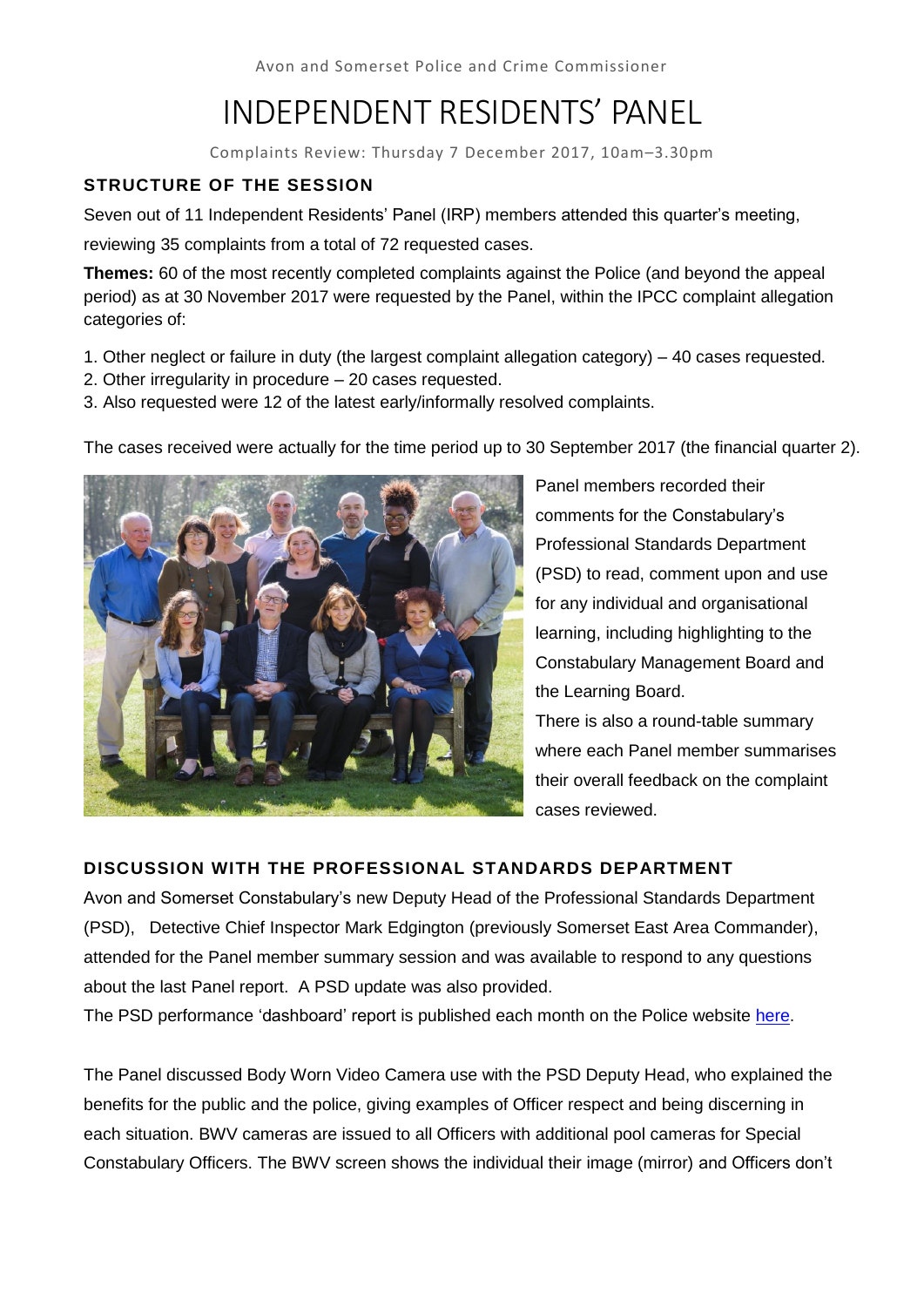have to ask permission to film a person. BWV footage is admissible in Court and Video Interviewing of witnesses is hoped to be a function that will be used by Officers in the future once legistative changes have been made. The PSD make a severity assessment of complaint allegations and BWV footage, in addition to reviewing the incident log and other information, can make the assessment much more accurate. The benefits of turning on the BWV is emphasised to Officers, including the real value of turning it on when being dispatched to an incident, before arrival. BWV cameras for Firearms Officers was also explained, including reviewing helmet-mounted BWV cameras. The PSD Deputy Head updated Panel members about police digitalisation (the roll out of laptops,

mobile phones and tablets to Officers) – one of the PCC's Police and Crime Plan priorities, for the 'right people, right equipment and right culture' with Avon and Somerset Constabulary – which helps keep Officers out on duty. Police vehicles are also being fitted with WIFI. This digitalisation is important, despite and because of the financial challenges.

Panel members enquired about Independent IPCC investigations and IPCC assessments regarding Officers and criminal investigations, suspension decisions and Officers as witnesses.

Officer welfare was discussed, including the implementation of 'TRiM', Trauma Risk Management, to care for the health and welfare of Officers and Police Staff after certain incidents.

The PSD Deputy Head also informed Panel members that from 15 December 2017 there will be an amendment to the Police Conduct Regulations which affects retirement of Officers where disciplinary investigations are taking place. (See weblink: [Omission of regulation 10A \(appropriate authority](http://www.legislation.gov.uk/uksi/2017/1134/regulation/6/made)  [consent to notice of intention to resign or retire\).](http://www.legislation.gov.uk/uksi/2017/1134/regulation/6/made) There is a Barred List for Police Officers and an Advisory List which includes Police Staff, even if the Staff member resigns (See weblink: [Amendment](http://www.legislation.gov.uk/uksi/2017/1134/regulation/9/made)  [of regulation 35 \(outcome of misconduct proceedings\)](http://www.legislation.gov.uk/uksi/2017/1134/regulation/9/made).

**Independent Residents' Panel annual review report - September year-on-year comparison** A Panel member reviewed the member responses over the last 4 years for each September's review of the most recently completed complaint cases. This review is based on the member responses to the current 6 questions on every complaint case feedback form, as follows, with the option to answer Yes, No, Not Known (or to leave blank). Question 6 was added in 2016:

| Q <sub>1</sub> | Has the complaint been handled in an open, fair and proportionate manner?                                                                                                   |
|----------------|-----------------------------------------------------------------------------------------------------------------------------------------------------------------------------|
| Q2             | Do you think that the correct final outcome was reached for this complaint?                                                                                                 |
| Q3             | Has the appropriate support been offered to the complainant throughout the process?                                                                                         |
| Q4             | Has the complainant been kept appropriately informed about the progress of their case?<br>(at least every 28 days)                                                          |
| Q <sub>5</sub> | Has the complaint handling process been timely?                                                                                                                             |
| Q <sub>6</sub> | For complaint handling and investigations into Officer or Staff misconduct:<br>Is the complaint handling and outcome fair and free from any form of discrimination or bias? |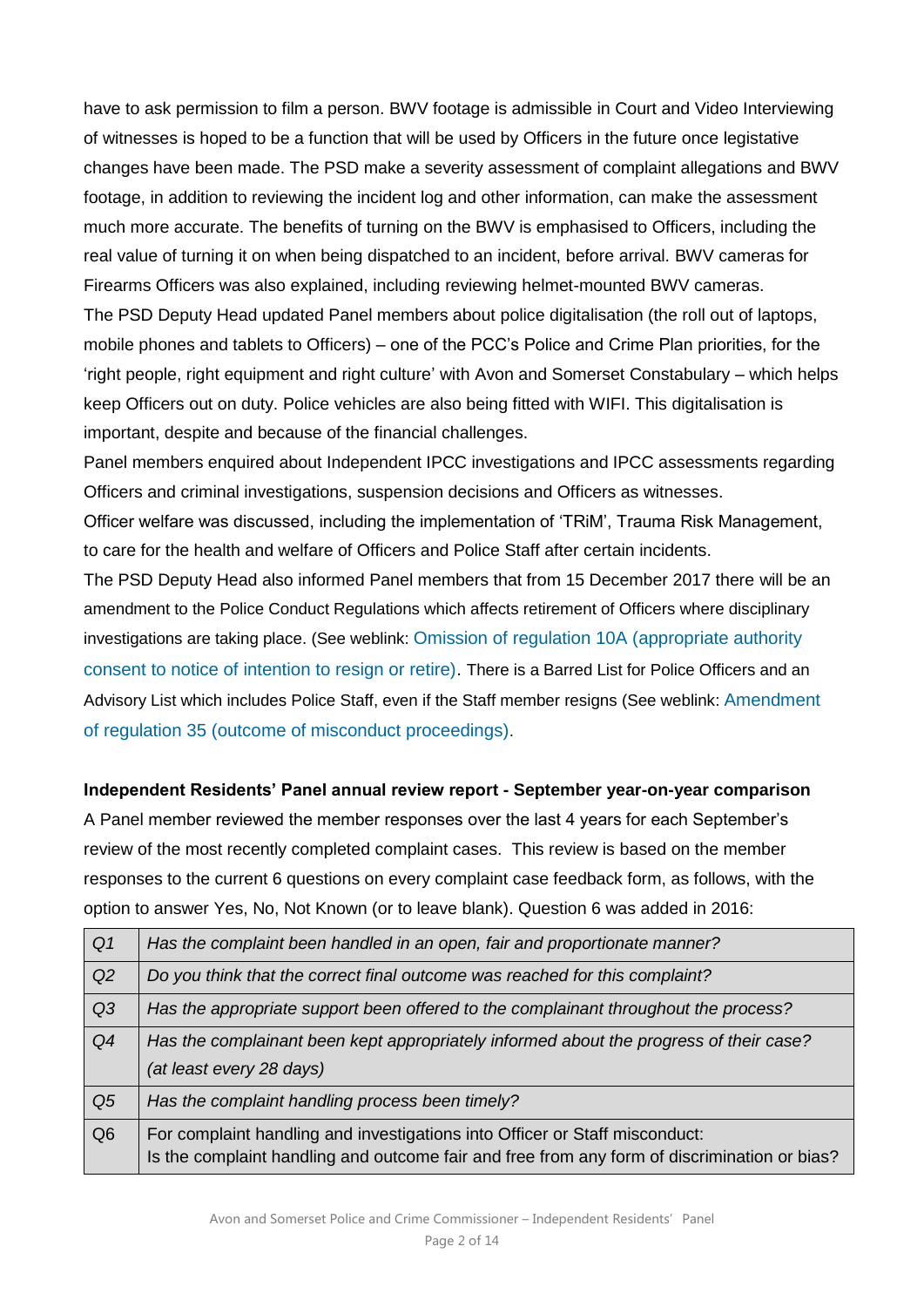| Date/Question           | Q1             | Q2 | Q <sub>3</sub> | Q4             | Q <sub>5</sub> | Q <sub>6</sub> | Total | $\%$ |
|-------------------------|----------------|----|----------------|----------------|----------------|----------------|-------|------|
| Sept 2014 Yes           | 18             | 18 | 14             | 25             | 19             | $\blacksquare$ | 94    | 58   |
| <b>No</b>               | 3              | 3  | 5              | 3              | 3              | $\blacksquare$ | 17    | 10.5 |
| <b>Not known</b>        | 6              | 10 | 11             | 8              | 16             | $\blacksquare$ | 51    | 31.5 |
|                         |                |    |                |                |                |                | 162   | 100  |
| <b>Sept 2015</b><br>Yes | 23             | 22 | 16             | 18             | 20             |                | 99    | 82.5 |
| <b>No</b>               | $\overline{0}$ | 4  | $\overline{2}$ | 4              | 3              |                | 10    | 8.5  |
| Not known               | 4              | 4  | 6              | $\overline{2}$ | и              |                | 11    | 9    |
|                         |                |    |                |                |                |                | 120   | 100  |
| Sept 2016 Yes           | 20             | 19 | 17             | 17             | 21             | 13             | 107   | 83   |
| <b>No</b>               | 0              | 0  | 3              | 3              | и              | 0              |       | 5.5  |
| Not known               | $\overline{2}$ | 3  | 4              | $\overline{2}$ | $\Omega$       | 7              | 15    | 11.5 |
|                         |                |    |                |                |                |                | 129   | 100  |
| Sept 2017 Yes           | 26             | 26 | 21             | 23             | 26             | 17             | 139   | 81   |
| <b>No</b>               | 1              | 0  | $\Omega$       | 1              | 3              | $\Omega$       | 5     | 3    |
| <b>Not known</b>        | 3              | 5  | 10             | $\overline{7}$ | $\overline{2}$ | $\Omega$       | 27    | 16   |
|                         |                |    |                |                |                |                | 171   | 100  |

#### **Panel's annual report:**

During the last 4 years, the panel has seen many examples of good practice in the difficult task of complaint handling.

We have compared the outcomes of the dip-sampling reviews over the period. The numbers of reviews are small but our responses to the cases reviewed seem to be more positive now than in the first few meetings.

Record keeping by complaints investigating officers is more consistent, template letters are more jargon-free, correspondence and responses to complaints have improved and the approach to complaint handling has become more empathetic and specific.

If we consider that in the answers we give , a ' Yes' response is a positive evaluation, a 'No' response indicates some area needing improvement and a 'Not Known' response indicates that the data supplied is in some way inadequate, we can see that across the board things are improving. The 'Nos' have gone down year on year, the 'Yes' responses have increased and the 'Not knowns' have tended to reduce. See the table above.

As time has gone on, our wish to be critical friends of the force has led the panel to become more concerned about the fine detail of more recent complaints. Now that the PSD has ensured that many of our early recommendations have been accepted and implemented, we are shifting our scrutiny to issues which we might well have not bothered with in the past, as there were more important issues to deal with.

In addition, we have now to address new aspects of complaints, such as the rolling out of body worn video cameras and the new speedy method of early intervention in dealing with complaints informally. There will always be plenty to do to ensure that the force remains as effective as possible while promoting public trust and cooperation.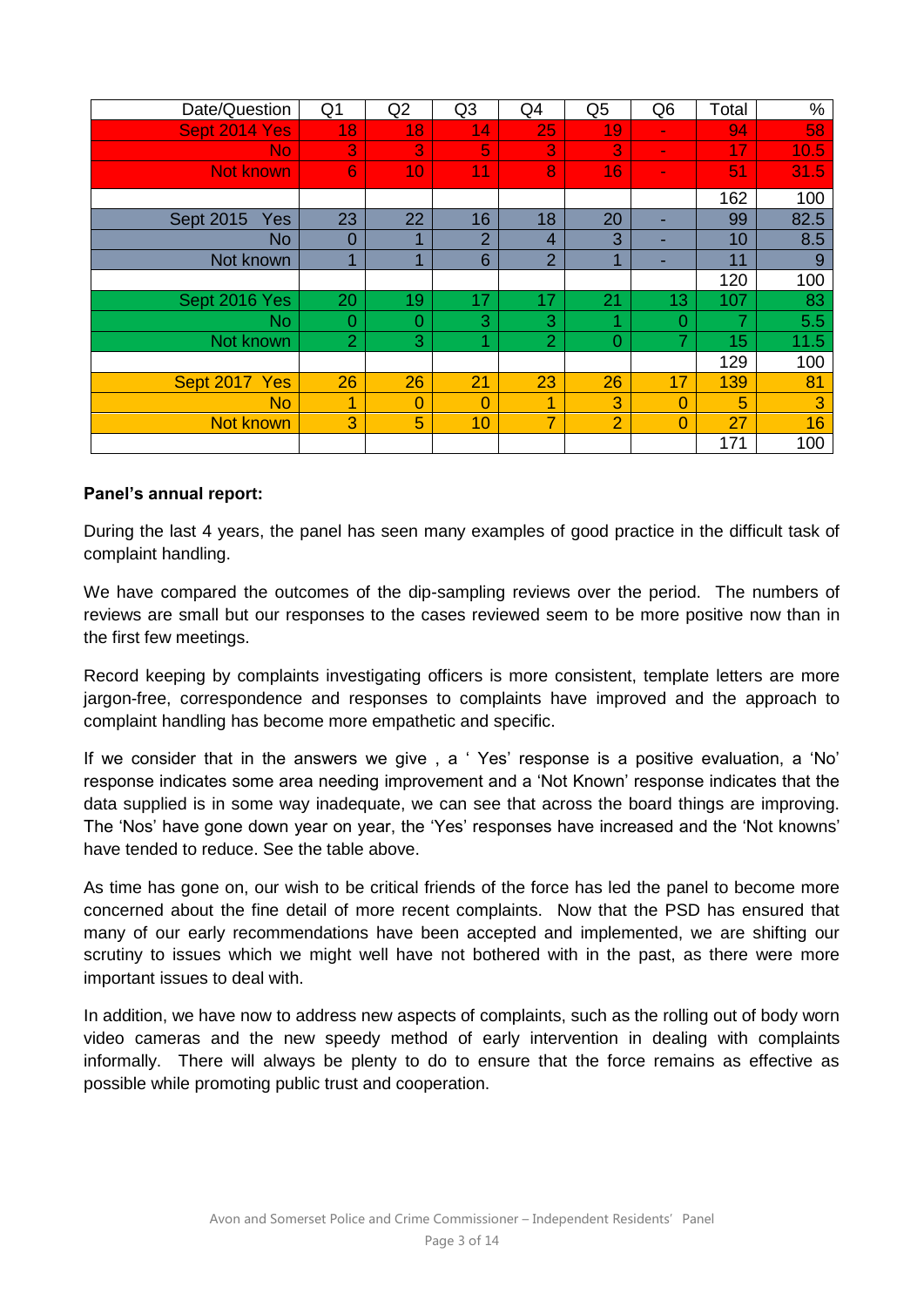# **THIS FEEDBACK REPORT**

This feedback report contains Panel members' comments and views, both positive and negative, along with the responses from the Professional Standards Department. All Panel member completed feedback forms are also forwarded to the PSD to review.

# **POSITIVE COMMENTS**

Panel members highlighted the following positive aspects within the complaint case files:

- 1. Compliments to the PSD (HQ) Police Complaints Officer Linda HYDE for some excellent and timely examples of early intervention/informal resolution of members of the public's expressions of dissatisfaction with the Police. This includes a reviewed case containing a complimentary response from a complainant regarding the handling of the issue, which contributes to maintaining public trust in the Police. The Panel member would like the PSD to be more ambitious in handling more complaints informally.
- 2. Examples of incredibly well documented cases, one involving multiple partnership agencies with coordinated discussion. Also, more evidence was held in some reviewed case files.
- 3. Compliments to PSD (HQ) Complaints Assessor Peta KING for a very detailed log report. Also compliments to PSD (HQ) Police Investigation Officer Shaun SCREEN and the previous PSD Deputy Head Sue WILSHIRE, commended for their work in handling a complainant's Solicitor's documents.
- 4. PSD (HQ) Police Investigation Officer Nicholas CROCKER was fantastic in the exemplary handling of a reviewed complex complaint case.
- 5. Very thorough complaint case handling. For example, by PSD (HQ) Police Investigation Officer Diana DERRICK. An excellent finalisation letter, in difficult circumstances.
- 6. Very good standard of complaint case-handling. Examples of very good finalisation letters with clear explanations of complaint conclusions.
- 7. Very refreshing and not seen previously by Panel members: The 'advice given' to Officers was actually explained within the case file, which is most welcome.
- 8. Good, well-handled complaint case examples. The improvement in letter tone and content is noted. Panel members also noticed the positive change in terminology, with no Police acronyms. 'Service delivery' narrative has been replaced with the words 'informal resolution'.
- 9. Body Worn Video camera footage was viewed.
- 10. Overall, a Panel member was really impressed with some fantastic letters sent to complainants.
- 11. Timely (speedy) informally resolved complaints. An example of PSD (HQ) Assessor sending a complaint to be locally resolved and the district Officer responding straight away to the complainant. An additional PSD (HQ) finalisation response was then sent to the complainant.
- 12. A very full investigation by Inspector Fraser DAVEY.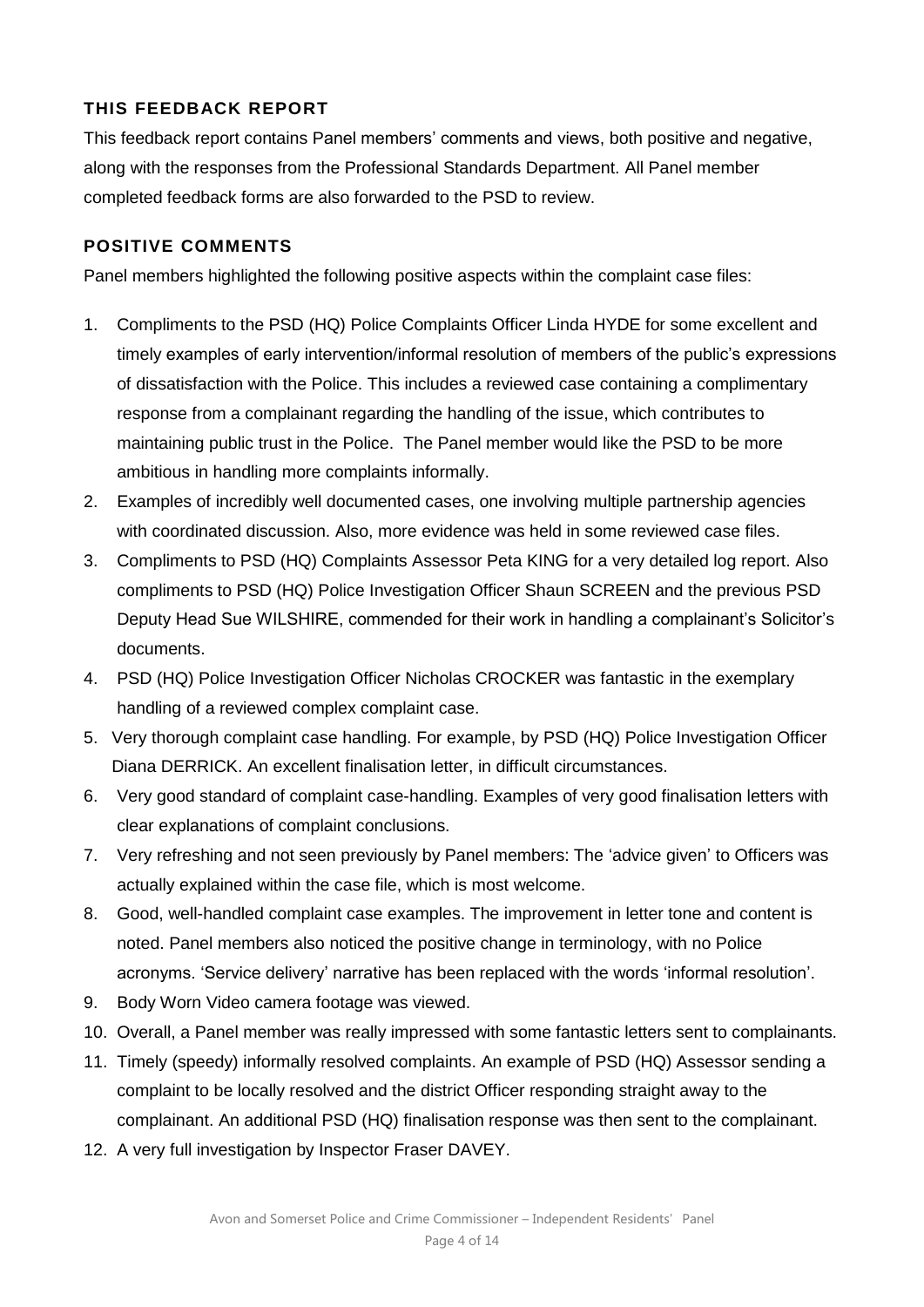13. Excellent correspondence and letters, both for the finalisation of the initial complaint by Detective Inspector Jane WIGMORE and for the outcome of the appeal by PSD Steve CROUCH.

#### *PSD response:*

We have worked hard this year to improve the quality of our investigations and to ensure that we are providing complainants with timely updates and correspondence in language that is understandable/jargon free. It's pleasing to see this reflected within the cases reviewed and how some of our investigators have gone beyond the complainants' expectations. We are also pleased to now have the technology available to monitor our compliance with the 28 day complainant updates, and review this regularly to ensure we continue to meet the expectations of the public. We have also invested in our investigative training for IOs (Investigating Officer), which will mean they become nationally accredited, similar to other mainstream investigators within the police family. This will ensure we continue to provide the best possible quality investigations into complaints from the public and ensure they have confidence in the complaints process.

# **QUESTIONS, CONCERNS, NEGATIVE COMMENTS & SUGGESTED ORGANISATIONAL LEARNING POINTS**

Panel members highlighted concerns about the following issues and also made suggestions that may improve the quality of policing service, Police Officer performance, conduct, or improve the complaint handling process:

- 1. What Police consideration is there regarding understanding complainants with mental ill health?
- 2. One Panel member's review of complaint cases was disappointing overall (3 out of 5 cases were below the standards expected), including an example of tardy handling, no evidence, narrative still stating that the Officer has been asked 'to reflect'. Mistakes should be acknowledged and apologies given.
- 3. Organisational learning point: If a Police Officer runs for 2 minutes 8 seconds and appears unfit should they have fitness tests?
- 4. Complaint cases were identified where the complaints Investigations Officer is not keeping the complainant updated at least every 28 days. If an Officer is due to go on annual leave (holiday) then the complainant should be updated before the leave date.
- 5. Incorrect administration was found, where documents were stored in the wrong case file.
- 6. If a complainant asks that the complaint is not handled locally due to a lack of trust and confidence in a local Officer handling a complaint against a Team member, is there the option for the PSD to ask another local area to resolve the complaint?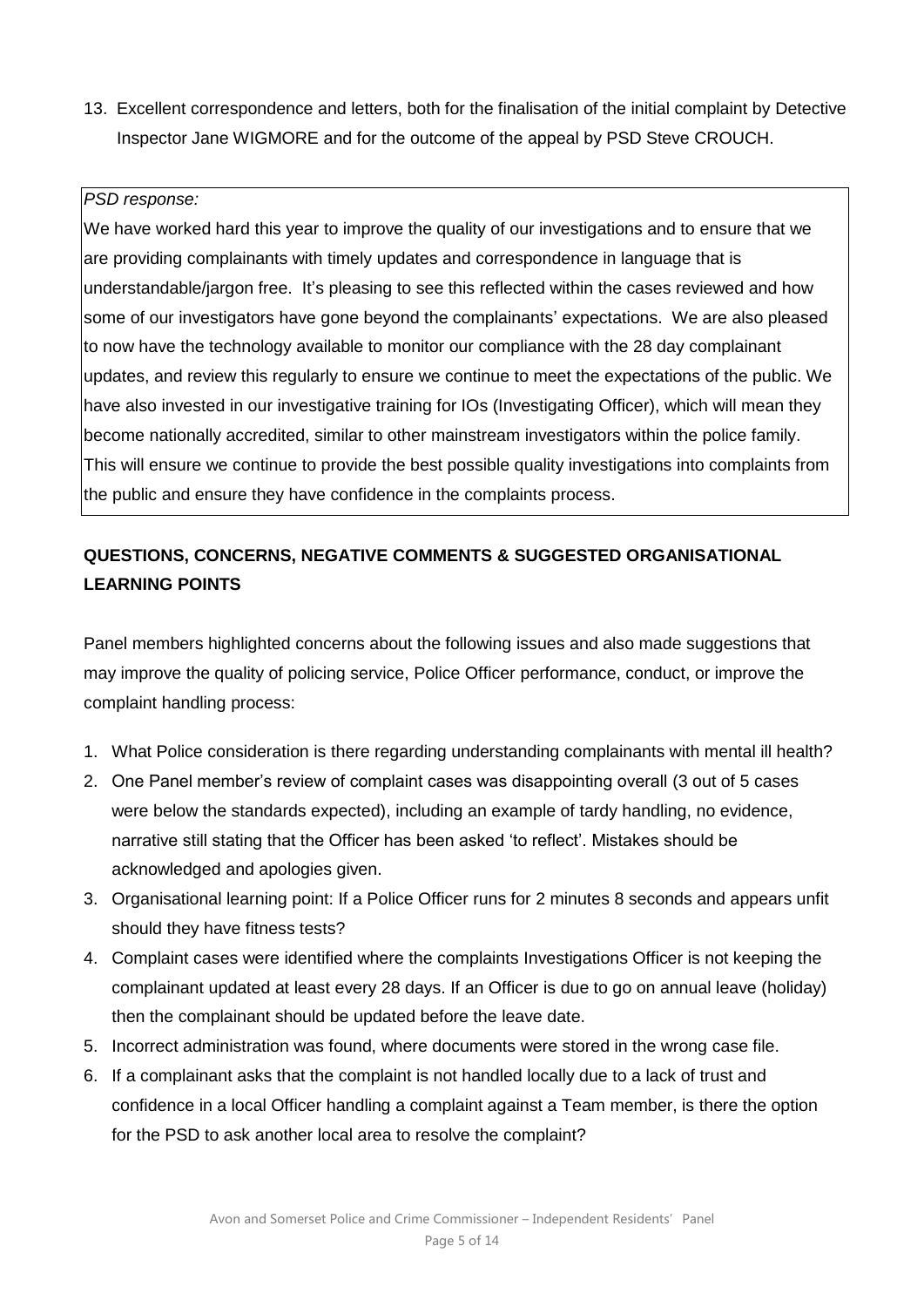7. If an Investigating Officer declares a conflict of interest in handling a complaint by a complainant who the Officer previously dealt with at an incident, would the reassignment mean that the original IO would not write the final letter?

#### *PSD response:*

We will always try to resolve the complainant's concerns regardless of whether they may be suffering from mental health issues. Sometimes this may mean taking some additional time to explain our decision making and following this up in writing. This is why it's so important that we refrain from using police jargon and explain our decisions in an open and transparent way as already highlighted above.

Police officers have to undertake yearly training in the use of their Personal Protective Equipment (PPE). This is to ensure they up to date on any changes to legislation and that they continue to understand the importance of using force proportionately and in the safest way possible. As part of that process, the officers also have to undertake a fitness test by way or running something called a bleep test to level 5.4. This is the same level required for new recruits joining the organisation. Both the PPE and fitness tests are pass or fail and any officers not meeting the required level will receive additional support by way of occupational health or other wellbeing management.

If there is a conflict of interests in terms of the investigator or team investigating a particular complaint, it would not be uncommon for the complaint to be allocated to another PSD team as directed by the Senior Leadership Team. This does not happen often but when it does ensures that the complainant has confidence in the complaint process and prevents allegations of lack of impartiality.

# **REQUESTS FOR COMPLAINT FILE REVIEWS**

Four complaint cases are requested to be reviewed by the PSD as follows:

**Complaint case reference 1:** The issue from the complainant's Solicitor has been dealt with quickly.

Organisational points: Should a post incident debrief be done so as to capture all witness statements, possibly taken by other attending agencies (Highways and Fire)? This hasn't happened in this case, hence the complaint.

The Local Resolution route, whilst apparently with the agreement of the solicitor and complainant, does seem to gloss over some pretty basic errors and omissions by the complaints investigating officer. Review, if appropriate, and bring fully to attention of motorway collision attending Officers the need to collect all witness statements and to debrief post-incident with all agencies attending so that all witness accounts are collected. Also to be cautious of taking witness statements in hospital when injuries, shock and especially medication are possible factors.

It may be that all the above is or should be what is supposed to happen post collision incident.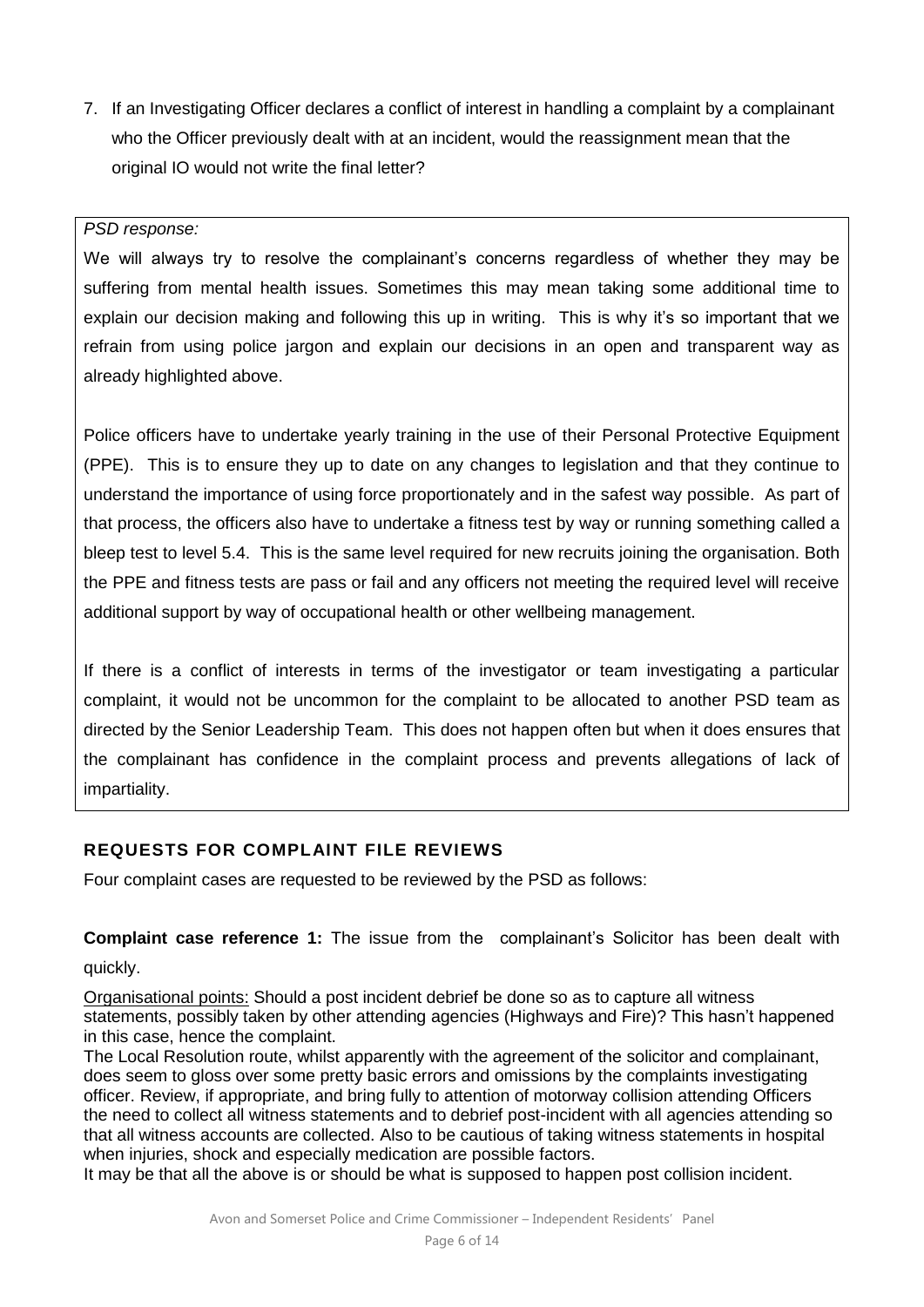**Complaint case reference 2:** A good, clear letter to the complainant. However, the letter to the complainant states that the Complaints Investigating Officer had not been able to speak to the Police Officers involved, but no reason why was given. This seems unacceptable. Saying sorry was missed and it is considered to be an un-thorough complaint investigation.

#### Queries:

- 1. Who is responsible for contacting the next of kin in the case of a death?
- 2. If the Police are responsible for contacting the next of kin in the case of a death then this incident is considered, on the face of it, to have been incompetently handled.
- 3. Why was the Complaints Investigating Officer not able to speak to the Police Officers involved?

**Complaint case reference 3:** This complaint has been dealt with swiftly. The Panel member understands that in domestic situations it may be best to defuse the situation by keeping the parties apart and giving them time to cool off. However, it is very difficult to judge whether what was done in this case was the correct course of action and whether or not the complaint was therefore justified because there is no record of the accounts given by the Officers and the complainant. There is, therefore, no record of what led the Police Officers to the conclusion that the son should go to his mother. The finalisation letter to the father states:

"Leaving your son with you was an option that was considered but, on balance, the officers felt it was best for your son to return to his mother. This is a common tactic when dealing with domestic situations."

Therefore, it sounds as if the decision to remove was made by the Officers rather than at the request of the child; and the father was clearly unhappy about it because he complained. If it was a unilateral decision by the Officers against the wishes of the father who was in parental control and no Police powers were used, then the Panel member is not clear how the Officers were able to do this? Was it at the request of the child or the mother? If it was a unilateral decision against the wishes of the father and no police powers were used, then the Panel member has concerns about whether the correct outcome has been reached in this case.

The finalisation letter states:

"The investigation into the allegation is not being taken any further due to evidential difficulties" However as the Panel member understands it there simply was no evidence of assault. Therefore, it might have been better to say that. The language used suggests that there was a difficulty in obtaining evidence, rather than there simply not being any evidence.

**Complaint case reference 4:** The complaint was well handled but stops at 9 May 2017 and there is no further correspondence or emails to see if the case has been properly finalised. The allegation includes racial discrimination.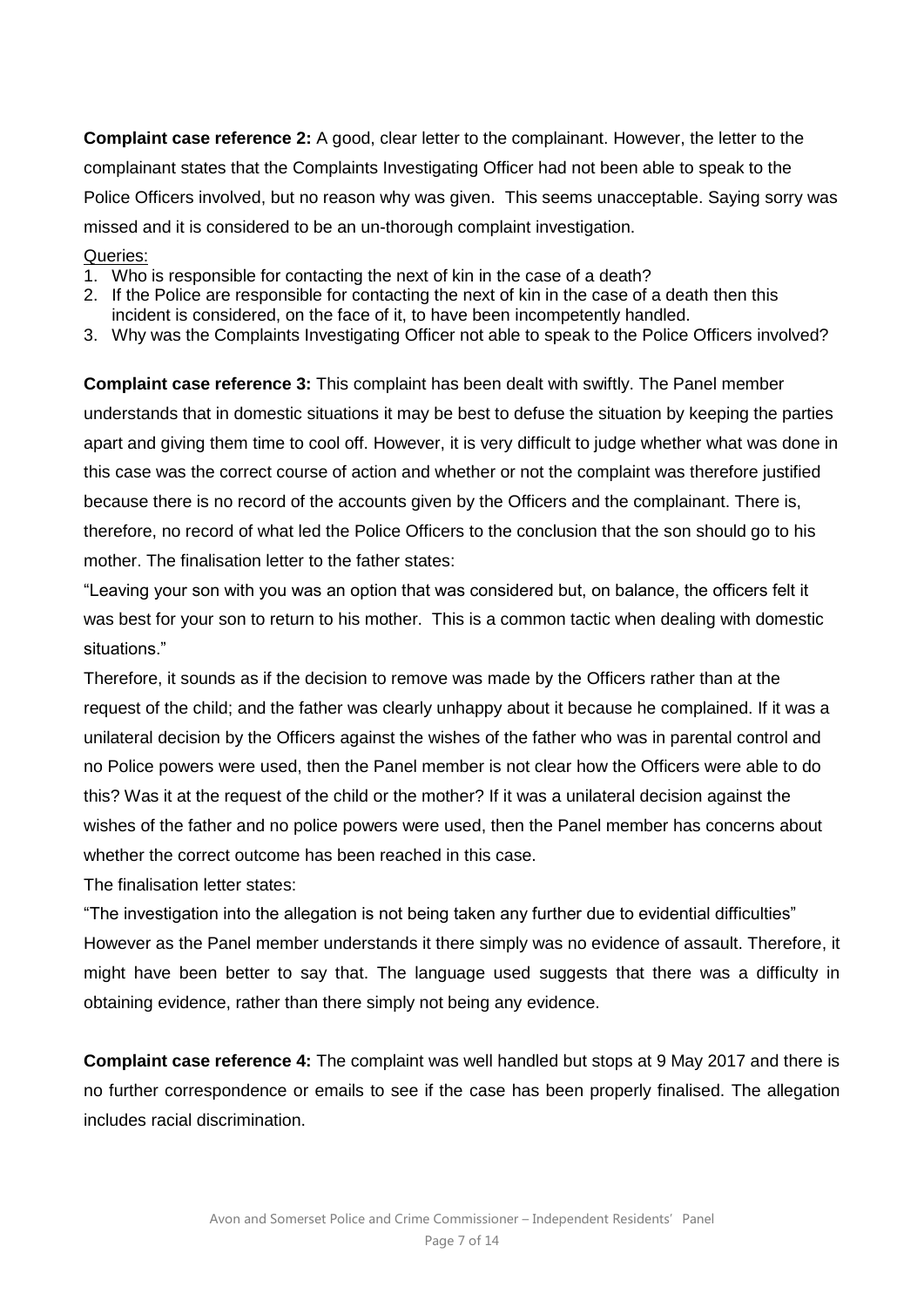#### PSD Response

Although it is difficult to understand why certain operational decisions are made without some additional context, the points raised are valid and ones that we will look at exploring further. In doing this it may assist in understanding whether the communication to the complainants was appropriate or whether we could have done anything differently in terms of better explaining the decisions of the officers and whether they were appropriate or not as the case may be.

# **SUMMARY OF COMPLANT FILE REVIEWS**

**Complaint case reference 5:** Very comprehensive and thorough Police logs (in the Niche database and STORM telephone call logs). Police and the Social Housing company have been working together on this matter and there is a fair resolution. Victim support and Lighthouse support have been suggested. PCC Sue Mountstevens has also replied to the complainant.

A very fair assessment has been made by Police and Social Housing officers.

Panel member organisational suggestion: Some external resolution could be looked into. The Tenant complainants may have mental health issues or possibly an acute response to noise from neighbours – especially children. Nationwide, other Social Housing Associations must have come across similar situations and possibly have interesting solutions. This matter should not simply sit with police to deal with.

**Complaint case reference 6:** On the evidence provided, it appears that appropriate efforts have been made to discuss the problem with the complainant. The complaint has been handled in a timely manner and investigated, going back 4 years, and the Panel member agrees with the complaint outcome.

# Organisational points:

There could or should be a method of referring this for dispute resolution and civil resolution. What are the ways in which the Police can call on the services of civil adjudication and so saving wasted police time?

Is Restorative Justice available in a case such as this where there is little actual evidence from any witness or CCTV?

Possibly civil restraining orders could be issued.

Possibly seek use of text messages, as an actual record of police communications with complainants and thus provide a "paper trail." In this case it appears that police tried to make contact with the complainant's landline and mobile phone.

**Complaint case reference 7: Informal Resolution** This case has used the informal resolution process and has been dealt with in a total of 13 days. The finalisation letter from the Complaints Officer Linda HYDE was very sympathetic and clearly explained what action had been taken and how the Officers involved were apologetic. The complainant sent a complimentary reply, appreciating the thorough complaint investigation, which contributes to maintaining trust in the Police.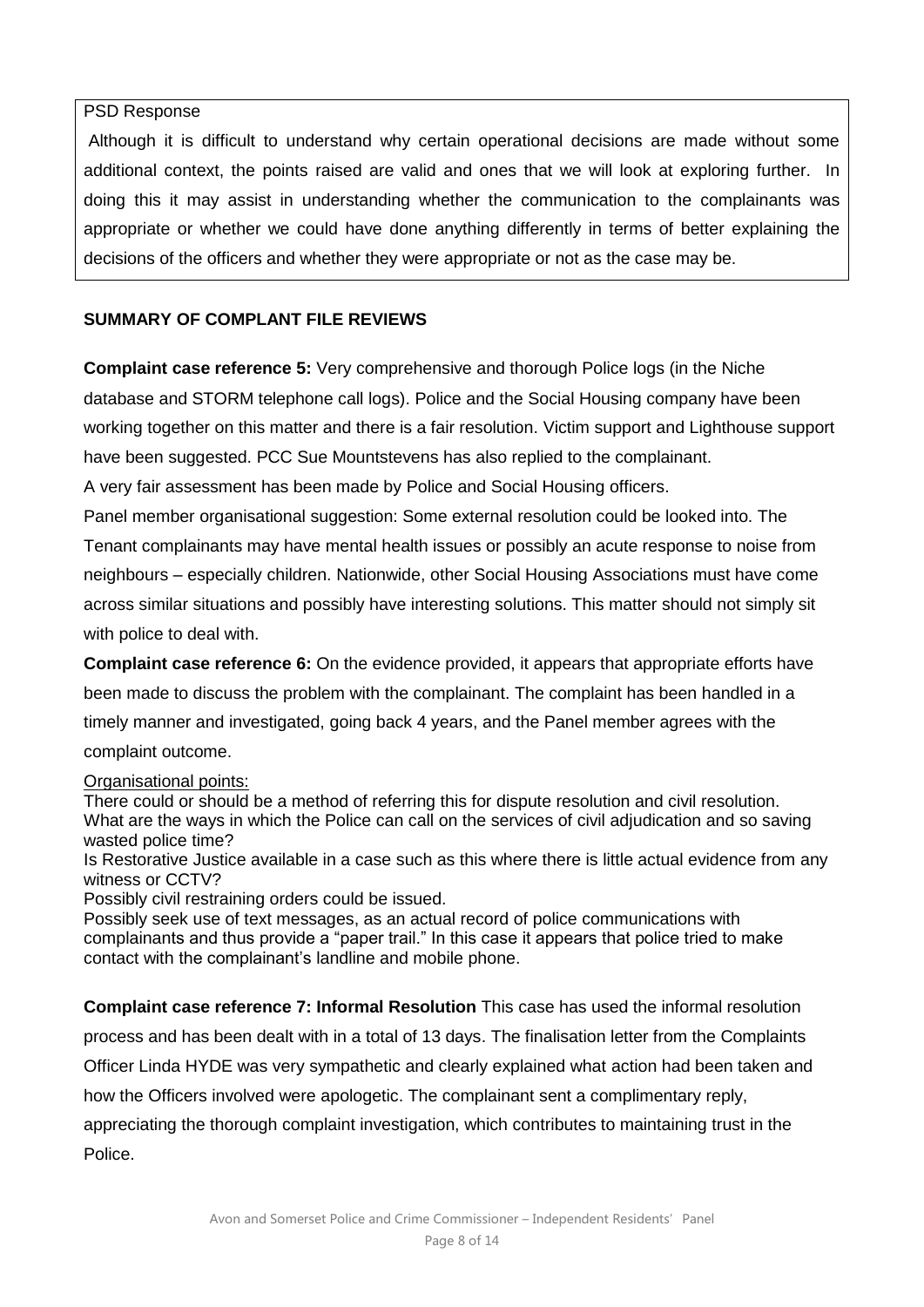**Complaint case reference 8:** Despite the fact that the complainant was offered a victim's right to review, a senior Police Officer decided to continue to investigate the road traffic collision (RTC). The complaint, alleging inadequate RTC investigation was 'disapplied' (the Police Reform Act 2002 complaint handling rules would not apply) because it was considered to be an abuse of this complaints handling system. However, the investigation showed that the RTC was carried out properly. This was all very transparent and thorough.

Question: Why was the complaint finalisation letter sent to the complainant's Solicitor as it was known that they were no longer acting for the complainant?

**Complaint case reference 9:** See positive comments in point 3 above.

**Complaint case reference 10:** A clear finalisation (disapplication) letter, being over 12 months (over 3 years) since the incident so the complaint is out of time. Also the case had been a court case in 2014, with a not guilty verdict.

**Complaint case reference 11:** The complaint has been concluded within the average time of 64 days (with an initial acknowledgement within 2 days). There is a detailed log of enquiries, including a timeline of events which helps with decision making. The outcome report is factful and details all the elements of the complaints. The finalisation letter is courteous and to the point.

**Complaint case reference 12:** There are detailed records of all correspondence with all parties involved. There are also detailed statements which would support a litigation claim.

**Complaint case reference 13:** This has been dealt with in a timely manner. The responses are courteous and the final outcome letter is precise on the findings.

Question: What other support can be offered to complainants with mental ill health? The complainant did not understand the disapplication of the initial complaint allegations from 2009 throughout the correspondence.

# **Complaint case reference 14:** The Complaints Investigation Officer acknowledges the oversight of

the Officer complained against and the complaint has been handled within a month. However, for

the benefit of the complainant, the final letter could have included more detail of the guidance (if

any) of statements and where there has been duplication highlighted from the original statement.

Questions: What is considered reasonable time for a statement to be provided? In this case the complainant had 3 hours and alleges the partner had 13 hours. What guidance is available? Is there any reason why the additional information could not have been attached to the original statement (S9)?

If the information was already contained in the statement, could this have been explained better in the final letter?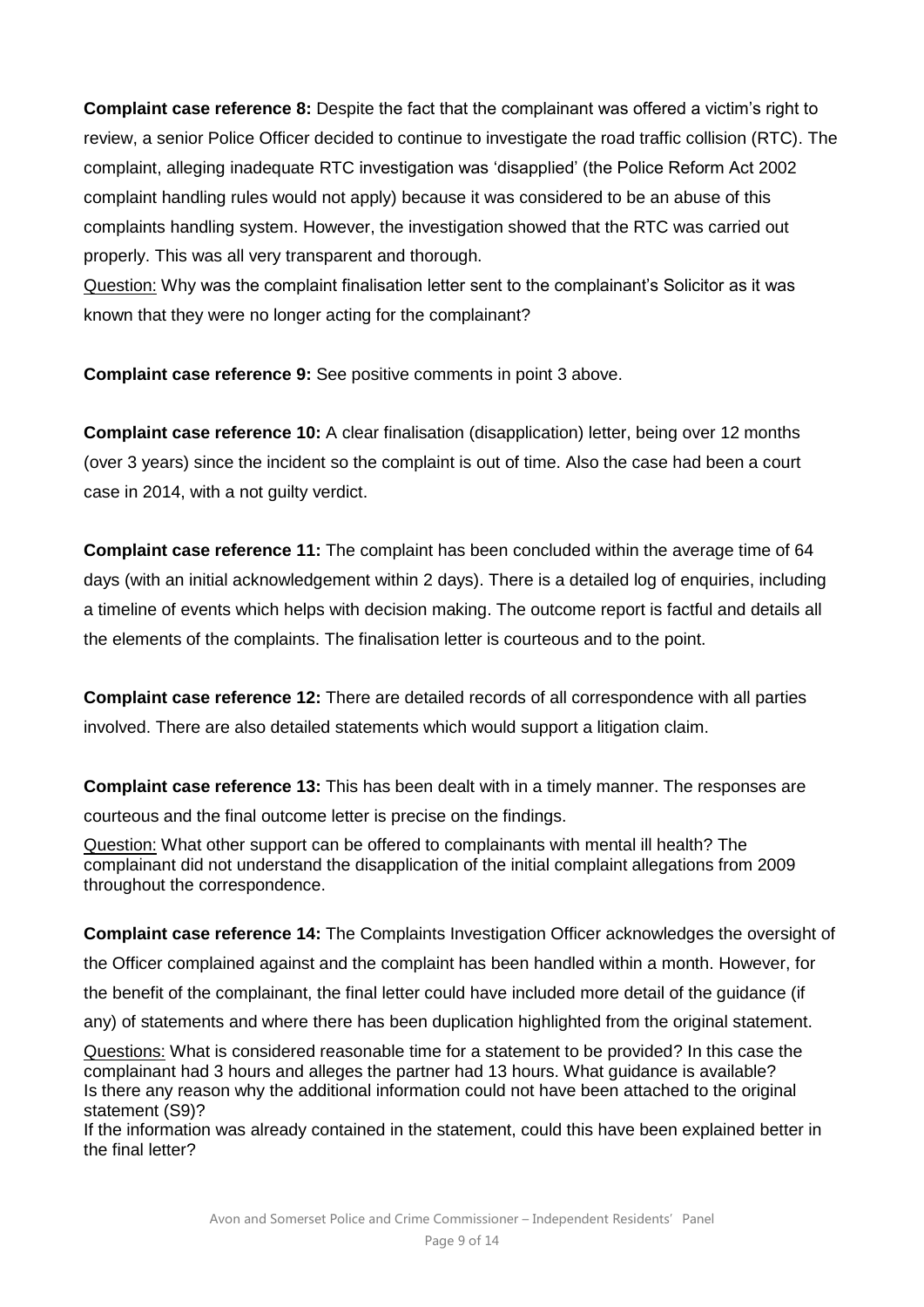# **Complaint case reference 15:** No further comment other than all feedback form questions

positively answered (with a 'Yes'). See Appendix 1.

**Complaint case reference 16: Informally resolved** Timely correspondence and resolution. It

highlights the mitigating circumstances as to why the Police needed to act as they did.

The finalisation response (email) is polite and to the point, describing the action taken to rectify the situation.

Organisational questions: How was this person's home address in the Police system? Why wasn't consent sought before sharing these personal details with third party organisations, especially as the circumstances relate to a potential missing person?

What checks were made to ascertain the background and assumptions made by the Officer that this was the parent?

**Complaint case reference 17:** A very thorough investigation report by PSD Investigations Officer

Diana DERRICK (see positive point 5 above), thoroughly argued and with very good evidence.

**Complaint case reference 18:** An excellent, detailed and clear letter sent by PSD (HQ) Police

Investigation Officer Nicholas CROCKER to the complainant (see positive point 4 above).

**Complaint case reference 19:** A very full investigation by Inspector Fraser DAVEY (see positive

point 12 above). However, a series of Police mistakes (e.g. releasing the vehicles involved in a

collision before examination) has resulted in significant distress to the complainant. This case is not

handled in a timely manner.

# Queries:

1. The complainant was refused access to the motor accident report because the Officer complained against included personal details of both drivers in the report. Why was it not possible for these to be redacted?

2. The Officer complained against has been accused before (four times) of failure in duty. Action request: Please review 'inclusion of personal details' in Police reports that could enter the public domain.

**Complaint case reference 20:** There was an investigation and the husband was served with an

anti-harassment order. However, negative points and queries:

1) there is little or no information about the 'investigation';

2) No details of any interchange between the Complaints Investigating Officer and the Police Officer subject to the complaint;

3) It took almost 3 months to complete the complaint; and

4) The Officer complained against was 'asked to reflect'. Reflect upon what?

**Complaint case reference 21:** The complainant appears to have some mental health problems

and appears to have been dealt with in a serious and professional manner, despite making

repeated complaints, some of which were disapplied. The letter regarding the incorrect

communication about the caution was good and explained how the error had occurred. It was also

very useful to the Panel member reviewing the comlaint to be able to see the internal record of the 'words of advice', to see how the matter had been dealt with internally.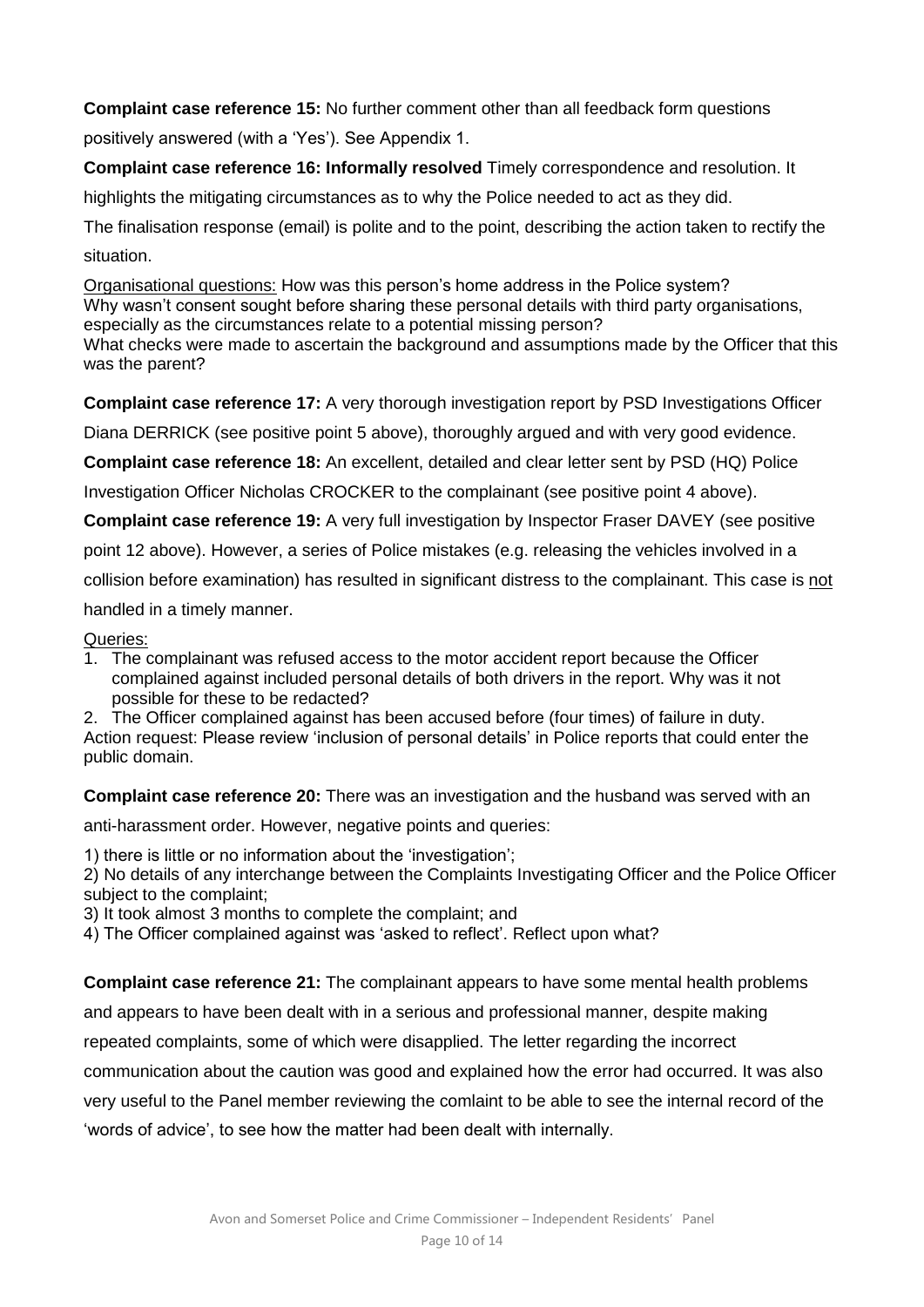**Complaint case reference 22:** The final letter is very good. In particular, although it uses the phrase 'words of advice', it explains in some detail what advice was given to the Officers regarding their failure to bring a breath test machine with them. In the Panel member's view that gives the complainant confidence that the matter has been suitably addressed. However, the Complaints Investigating Officer (IO) was on leave for most of August and an extension had to be granted. As this was a very straightforward case (but appreciating the limits on resources especially at that time of year), if possible, it could have been re-allocated and completed by a different IO. Also, there were no 28 day updates, even after the granting of the extension. In the circumstances of this particular complaint case, which the complainant had insisted be recorded formally, regular updates and a timely resolution were particularly important.

#### Operational comments:

- 1. Do the Officers have a check list of essential equipment such as breath test machines before they leave the station?
- 2. The Panel member welcomes the suggestion from the investigating Inspector that he will review the Police Station's policy regarding provision of breath test machines. It does seem regrettable in this case that no breath tests were able to be carried out.

**Complaint case reference 23:** An appropriate level of investigation, right outcome and good final letters, especially the appeals letter. The Panel member was impressed that the Police had coordinated a joint response with the Council.

**Complaint case reference 24:** There appears to be a thorough investigation and reasonable outcomes based upon the evidence, with a good final letter. However, the investigation took five months which seems a relatively long time given the nature of the allegations and the fact there was not a huge amount of material in the file. There is no record of 28 day updates to the complainant. 28 day updates might have helped in this case where the complainant was prolific in making complaints against the police.

**Complaint case reference 25: Informal Resolution case** The Panel member's only observation is to note that in this case the complainant was not satisfied with the early intervention process and this resulted in the complaint being formally recorded and passed on for investigation. That is obviously the correct procedure in the circumstances, but it is good to see it working in practice. There is no information on this file about the subsequent formal process so the Panel member cannot follow it through or comment on that formally recorded complaint case.

**Complaint case reference 26:** No contact is made with the complainant from 19 July 2017 to 12 September 2017, when final report was issued. There are no 28 day updates.

**Complaint case reference 27:** There is a gap from 22 February 2017 until 31 March 2017 when there was no contact with the complainant i.e. 37 days rather than the maximum 28 days.

**Complaint case reference 28:** A final letter was sent within 28 days. However, the copy narrative in the folder is undated. Subsequent emails between PSD (HQ) and the Complaint Handling Officer explains that the finalisation narrative – sent by email - was in fact sent 7 days after the complaint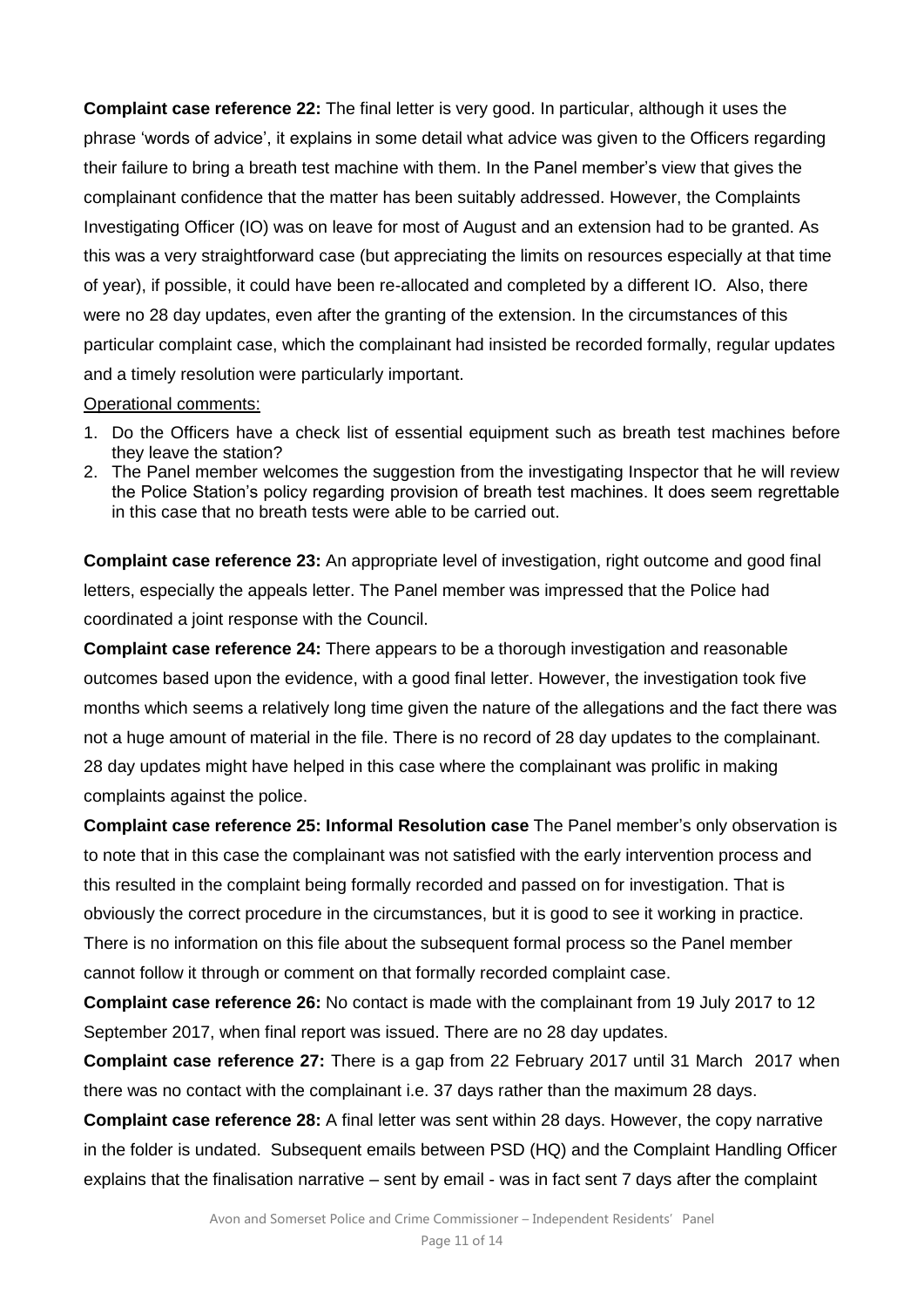was made. However there is no copy of the email sent to the complainant to validate this nor any response from the complainant. The Officer states that the email was acknowledged as received. If the final response is sent by email then a copy of the sent email should be saved in the complaint file, not just an undated copy of some of the narrative, without any sign-off.

**Complaint case reference 29:** There is no contact with the complainant from 31 July 2017 until 12 September 2017. Even though the Officer involved was on leave for 2 weeks in August 2017, there should have been an update within 28 days.

**Complaint case reference 30: Informally resolved case** There is much better terminology in the final letter, using wording such as 'dissatisfaction' rather than 'complaint' and 'early intervention' rather than 'service resolution'. I would like to reiterate that I have dealt with your expression of dissatisfaction through early intervention.

**Complaint case reference 31:** Positive points highlighted are: Continually trying to engage the complainant in the process; Timeliness in corresponding to the complainant, despite no response or engagement; and proceeding with complaint investigations, even though the complainant is not responding.

**Complaint case reference 32:** Responses to the complainant are within 29 days. However, an extension was granted based on the narrative that the: "complainant has not yet replied to my action plan suggestion", but there is no record of this Action Plan within the complaint folder or on the Log of Enquiries. The Action Plan *might* refer to the email correspondence of 27 July 2017 recorded on the Log of Enquiries, but that doesn't necessarily require a response from the complainant. Queries:

- 1. Is there some missing documentation (the Action Plan) from this case file?
- 2. The Officer raised a point that he was not independent enough to lead this complaint review and it was recommended by PSD that an alternative Officer was sought. However, final letter went out in this Officers name. Was this case not re-assigned or was the independence of the Officer re-established?

**Complaint case reference 33:** A comprehensive final outcome letter to the complainant, detailing why the complaint is not upheld, the roles on the Appeals Officer in reviewing the appeal, and further explaining the relevant sections in the original complaint outcome letter. There is also a timely response (within 28 days) to update complainant.

However, it seems to be an abuse of the appeals system because the original appeal against the complaint outcome was not upheld, so the complainant made a new complaint against the Appeals **Officer** 

Query: The appears to be an administration error regarding an incorrectly filed document (Staff History document modified on 4/12/2017) in the case folder which is not linked to this complaint.

**Complaint case reference 34:** Excellent and timely correspondence by Detective Inspector Jane WIGMORE and PSD Appeals Officer Steve CROUCH (as noted in the positive point 13 above).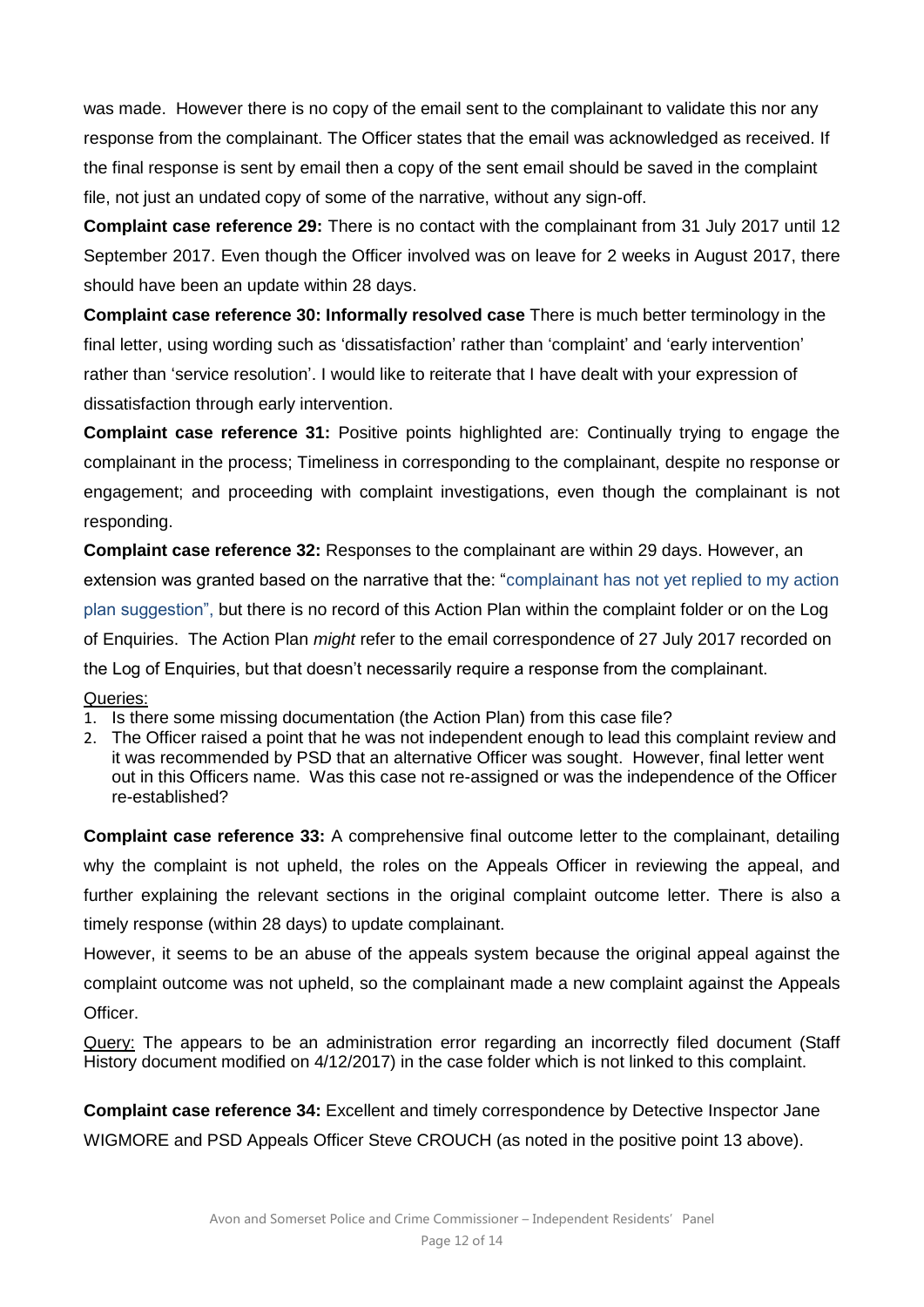**Complaint case reference 35: Informally resolved case.** There is a polite and informative acknowledgment email, apologising to the complainant and setting out the next steps. This is also a very timely response at all points, with rapid co-operation, leading to an apology and resolution of the complaint by the Officer and his Line Manager. There is a good final email, summarising what has happened during the process and the outcomes, closing off the case.

The Panel member recognises the significance and benefits of an Early Intervention/Informal Resolution. A timely apology is often all that is needed to resolve dissatisfaction.

*PSD response:*

It is pleasing to see that in the majority of the cases reviewed the updates are appropriate and timely with a good level of detail. The review has highlighted the importance of ensuring that when we apologise in a letter, we explain what we are apologising for in greater depth. Other points of note include the comments whereby the investigating officer has asked the officer concerned to ''reflect'' without detail. Again, this would have provided more confidence to the complainant had we done so. I also note that some of the 28 day updates have slipped which would appear to be relating to those complaints that are sent out to local areas to resolve. Although PSD investigate the majority of complaints, some of the more straightforward Local Resolution ones are investigated by local policing areas. We have now implemented a process to better monitor and hold areas accountable for their 28-day complainant updates, overseen by the Deputy Head of PSD.

The last meeting's Panel report was approved for publication.

#### **ACTIONS**

**ACTION 1:** Completed - Complaint case selection process for the Panel has been checked with the PSD, to clarify that this does not have to be by financial quarter (e.g. Oct-Dec 2017) and completed cases can be requested up to the month prior to the Panel meeting.

**ACTION 2:** Completed – The IPCC's document regarding Vexatious complaints and Persistent complainant has been circulated to Panel members.

**ACTION 3:** Completed – The IPCC Statutory Guidance regarding the criteria for a non-recording of a complaint has been circulated to Panel members.